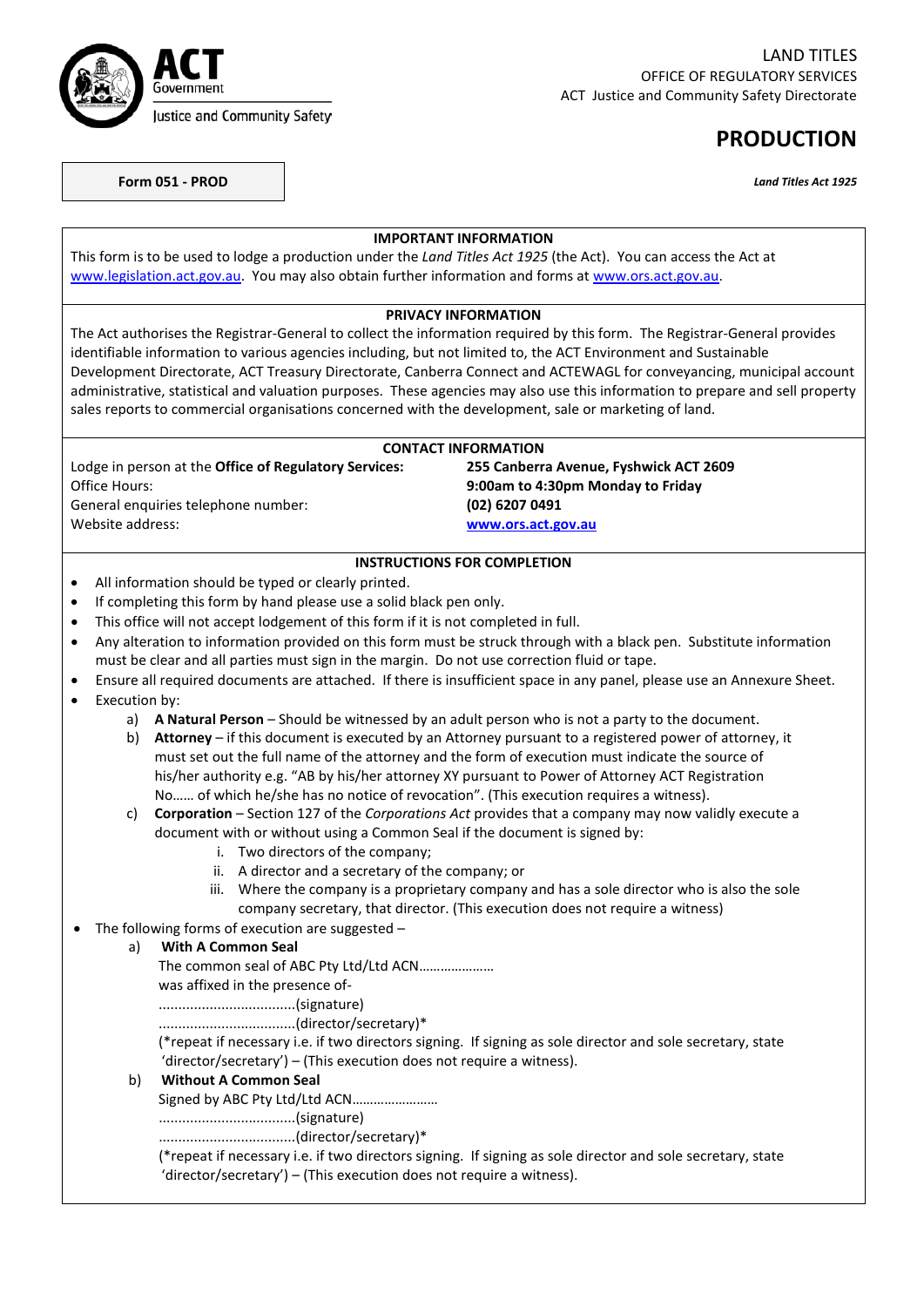

### LAND TITLES OFFICE OF REGULATORY SERVICES ACT Justice and Community Safety Directorate

## **PRODUCTION**

**Form 051 - PROD** *Land Titles Act 1925*

Only **one Crown Lease/Certificate of Title to be lodged with this form.** The production must be lodged prior to or simultaneously with the dealing. Please ensure that there is no compliance or other certificates attached to the Crown Lease or Certificate of Title.

| <b>LODGING PARTY DETAILS</b> |                       |                                 |  |  |
|------------------------------|-----------------------|---------------------------------|--|--|
| <b>Name</b>                  | <b>Postal Address</b> | <b>Contact Telephone Number</b> |  |  |
|                              |                       |                                 |  |  |

| TITLE AND LAND DETAILS    |                          |                |              |      |
|---------------------------|--------------------------|----------------|--------------|------|
| <b>Volume &amp; Folio</b> | <b>District/Division</b> | <b>Section</b> | <b>Block</b> | Unit |
|                           |                          |                |              |      |

| DOCUMENT TYPE PRODUCED      |  | <b>REASON FOR PRODUCTION</b> |  |
|-----------------------------|--|------------------------------|--|
| (Tick the applicable box)   |  | (Tick the applicable box)    |  |
| CROWN LEASE                 |  | PERMANENT PRODUCTION         |  |
| <b>CERTIFICATE OF TITLE</b> |  | <b>SAFE CUSTODY</b>          |  |

**PRODUCED FOR** (Please list Land Titles document code)

**PARTY 1 – PRODUCED BY** (Full name of party lodging document)

| <b>FULL NAME OF PERSON LODGING</b> | SIGNATURE/EXECUTION OF LODGING PARTY |
|------------------------------------|--------------------------------------|
|                                    |                                      |

**PARTY 2 – RETURN TO** (Full name of party title is to be returned to)

**Where an agent is lodging on behalf of a Mortgagee then the Mortgagee is required to execute the consent over the page.**

Approved form AF 2012 – 53 approved by Jon Quiggin, Deputy Registrar-General on 23/01/2012 under section 140 of the *Land Titles Act 1925* (approved forms) This form revokes AF2011-23 Authorised by the ACT Parliamentary Counsel - also accessible a[t www.legislation.act.gov.au](http://www.legislation.act.gov.au/)